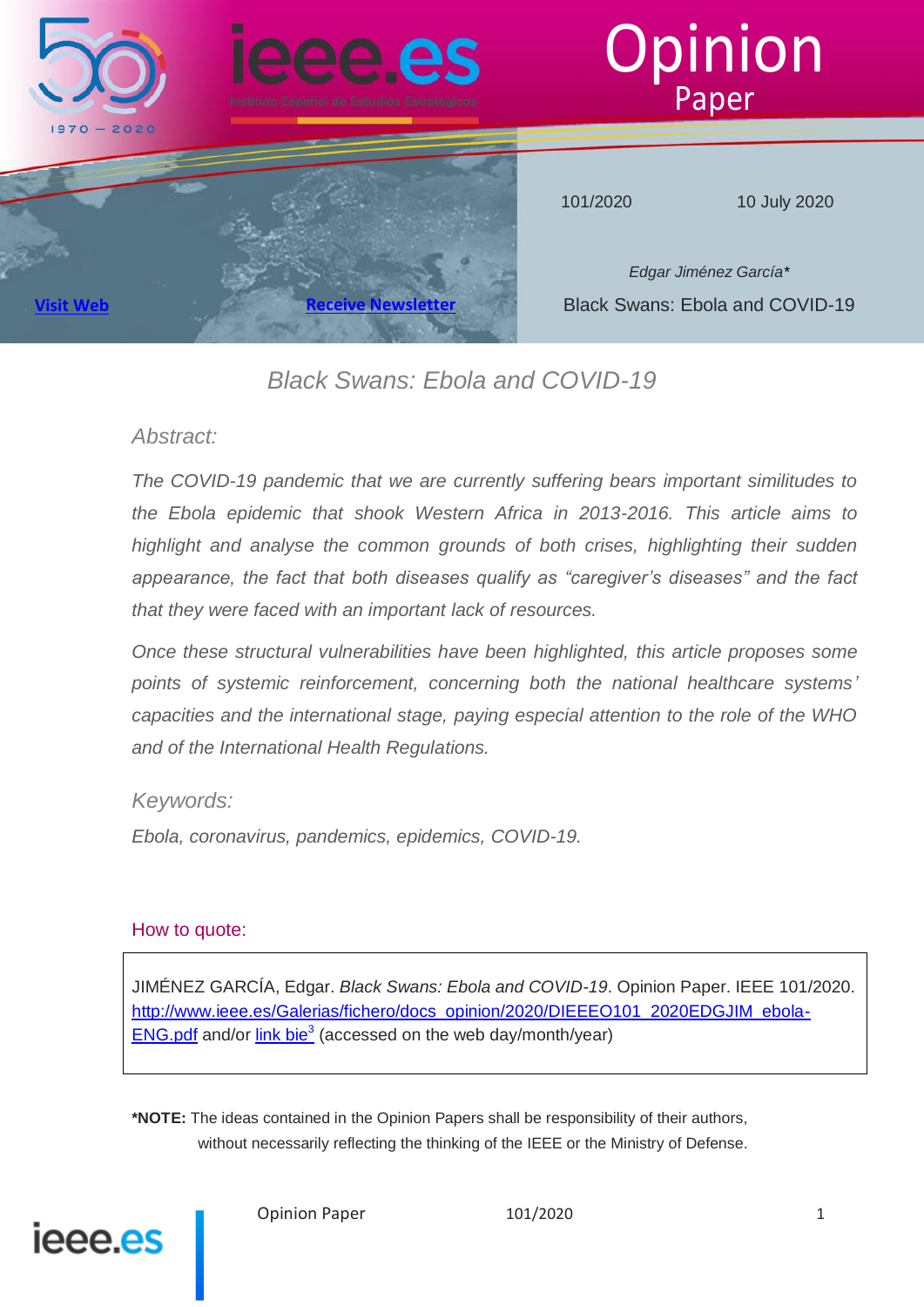

Black Swans: Ebola and COVID-19

Edgar Jiménez García

# Cisnes negros: Ébola y COVID-19

# Resumen:

La pandemia de la COVID-19 que actualmente estamos viviendo, presenta importantes similitudes con la epidemia de ébola que azotó África Occidental entre los años 2013 y 2016. Este documento busca señalar y analizar los puntos en común de ambas crisis, destacando su aparición repentina, el hecho de que ambas son «enfermedades del cuidador» y que ambas tuvieron que ser afrontadas con unos medios insuficientes.

Una vez se han señalado estas debilidades estructurales, se propone una serie de medidas de refuerzo sistémico que conciernen tanto a las capacidades sanitarias nacionales de cada país, como a la estructura y las leyes internacionales; destacando especialmente el papel de la OMS y del Reglamento Sanitario Internacional.

# Palabras clave:

Ébola, coronavirus, pandemia, epidemia, COVID-19.

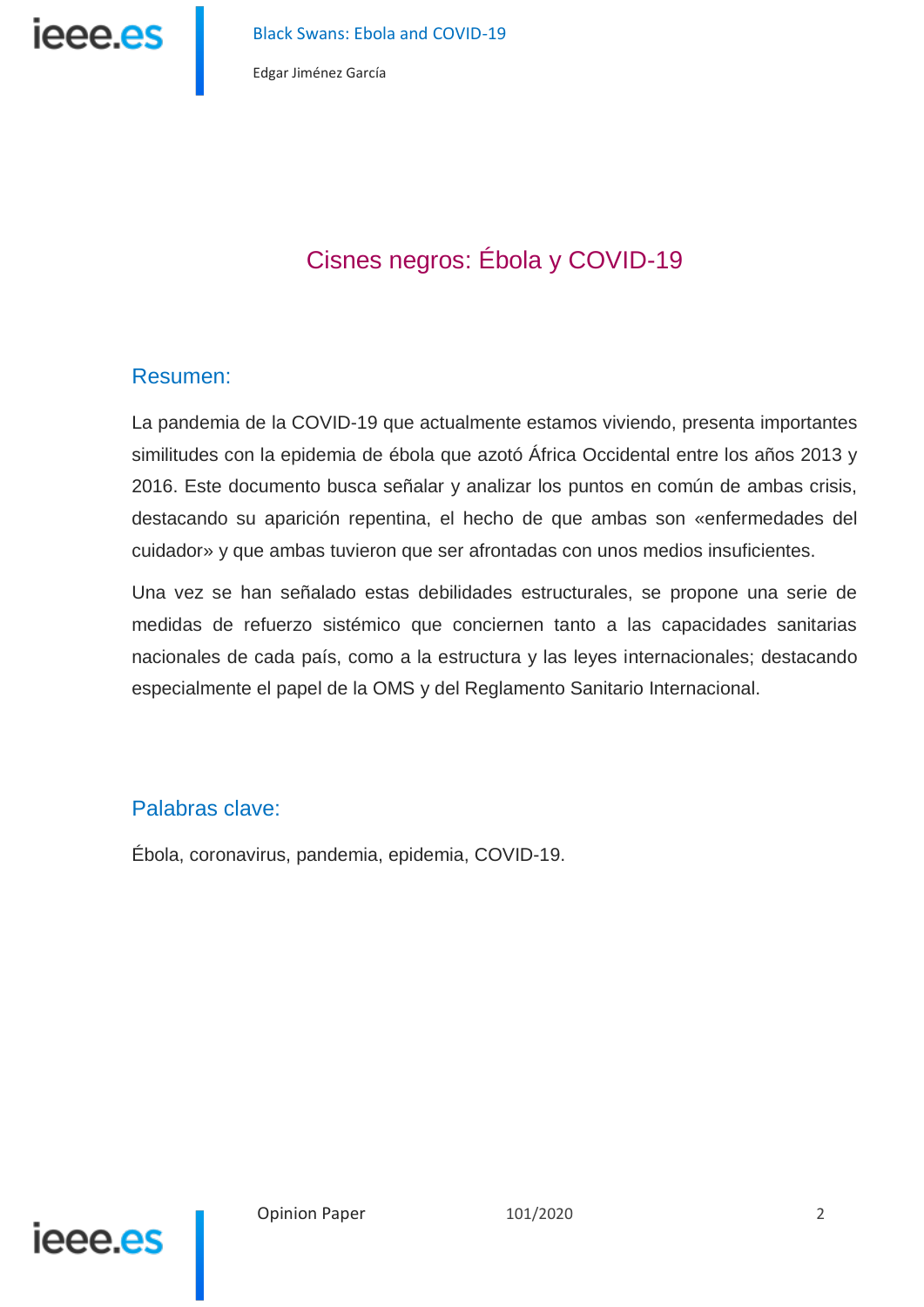

### **Introduction: Harbingers of the COVID-19**

For a long time, it was believed that only white swans existed, until black swans were found in Australia. Even though this discovery was shocking at its age, when the question was reframed retrospectively, it seemed logical to believe that swans may be black as well.

The black swan metaphor is usually employed in Economics to designate an event that is believed to be unexpected or highly unlikely, but that has a great impact and that, retrospectively, (that is, once it has occurred) it seems reasonable to think that it could have been predicted from the very beginning<sup>1</sup>.

For many people around the world, the irruption of Covid-19 has been, indeed, a terrible surprise or an outright disaster. Countless plans, projects, hopes and lives have been obliterated by the advent of this black swan, that has suddenly emerged out of the blue.

At early June 2020, with a de-escalation process starting in Spain, the global figures of the Coronavirus are staggering more than six million people have been infected, and  $370.000$  have perished<sup>2</sup>. Aside from this count of human casualties, the damage inflicted on the global economy is so big that some experts already label it as the biggest since the 1930s Great Depression<sup>3</sup>.

Covid-19 has certainly felled our world, leaving us facing a shaky future. And a question now assaults many minds: Could we have prevented this? Could we have predicted it?

Quarantine has been a fertile time for reflection, and many "prophetic" elements have been found, showing different levels of logical foundations:

In a *TED-Talk* five years ago, the famous multimillionaire founder of *Microsoft,* Bill Gates, disserted about the hefty threat that a communicable disease would constitute in the current, hyper-connected world<sup>4</sup>.

<sup>4</sup> GATES, Bill. "¿La próxima epidemia? No estamos listos", *TED talks*. Available at: [https://www.ted.com/talks/bill\\_gates\\_the\\_next\\_outbreak\\_we\\_re\\_not\\_ready?language=es](https://www.ted.com/talks/bill_gates_the_next_outbreak_we_re_not_ready?language=es) 01/06/2020.



<sup>1</sup> "¿Qué es un cisne negro?", *El Orden Mundial*. Disponible en: [https://elordenmundial.com/que-es-un](https://elordenmundial.com/que-es-un-cisne-negro/)[cisne-negro/](https://elordenmundial.com/que-es-un-cisne-negro/) Consulted on 01/06/2020.

<sup>2</sup> "Johns Hopkins COVID-19 Case Tracker", *Johns Hopkins University of Medicine*. Available at: <https://coronavirus.jhu.edu/map.html> Consulted on 01/06/2020.

<sup>3</sup> "Coronavirus: Worst economic crisis since 1930s depression, IMF says", *BBC News*, April 9, 2020. Available at:<https://www.bbc.com/news/business-52236936> Consulted on 01/06/2020.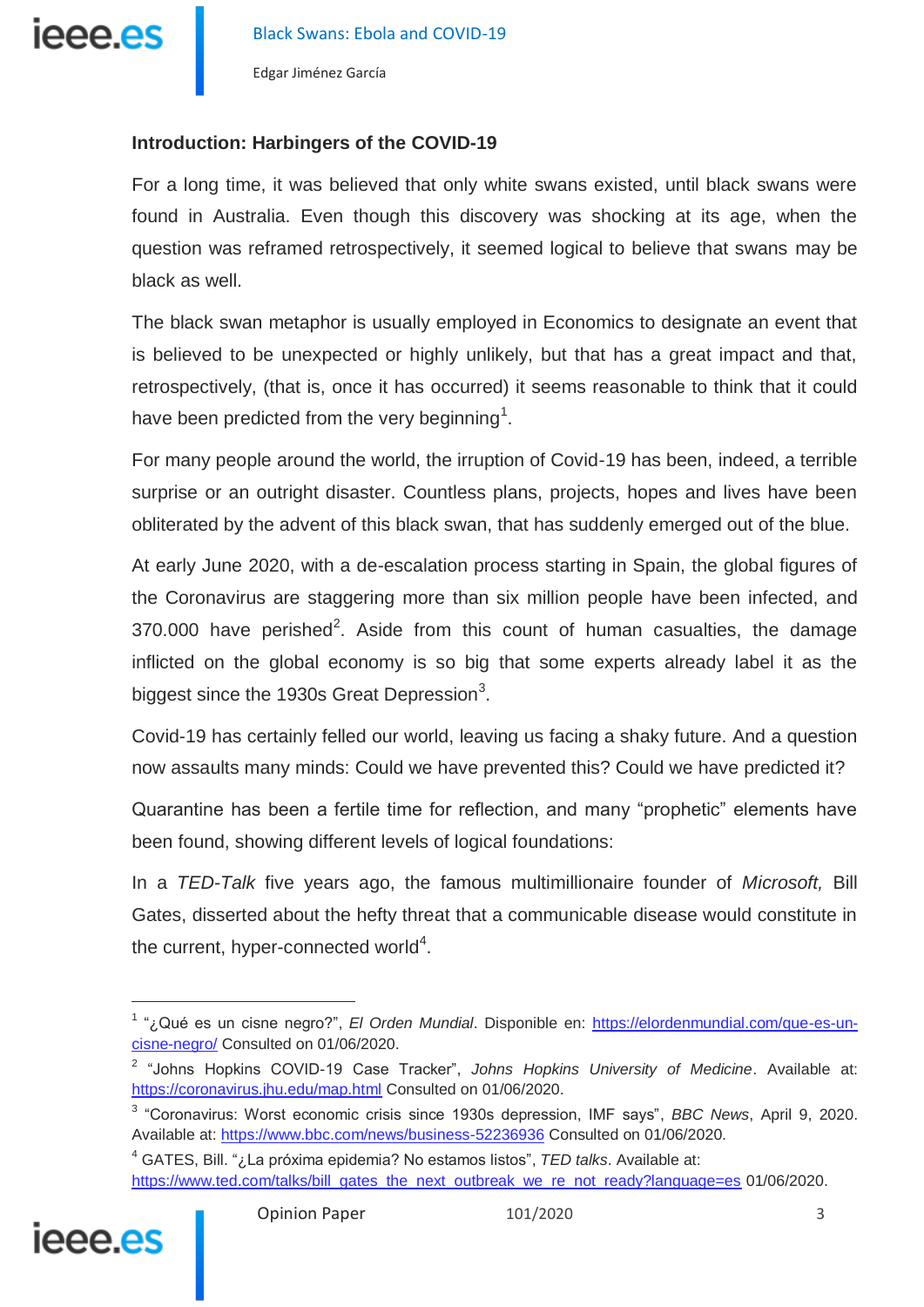Those who love esoterism argue that a book written in 2008 by the futurologist Sylvia Browne speaks about a disease, akin to a pneumonia, that will haunt the world in 2020<sup>5</sup>. Claims about the Coronavirus being a signal of the biblical Apocalypse are not scarce either<sup>6</sup>.

Setting aside fake news, arcane questions, and reasonable predictions, the truth is that the harbingers of the Coronavirus exists...and they have been neglected for a long time.

Those harbingers are other epidemic communicable diseases, such as the  $SARS^7$ , the  $HIV<sup>8</sup>$  and, especially, Ebola.

Probably many readers may remember the commotion that shook Spain in 2014 due to Ebola. It all started when Miguel Pajares<sup>9</sup>, a Spanish priest working in West Africa, got this disease. Father Pajares was repatriated and arrived at the Torrejón de Ardoz air base in August 7, 2014, being taken to the Carlos III Hospital of Madrid immediately afterwards.

Despite the intense care he received, the 75 years old priest died on August  $12^{10}$ . Unfortunately, one of the auxiliary nurses that took care of him, Teresa Romero, got the Ebola and became the first and only Spanish infected outside Africa<sup>11</sup>. After a long

<sup>&</sup>lt;sup>11</sup> EFE, "Teresa Romero, la primera infectada por el ébola en España: "Lo más duro fue que me culparan del contagio". *La Vanguardia*, October 6, 2019. Available at:



<sup>5</sup> "Una futuróloga predijo el coronavirus en 2008", *La Vanguardia*, March 12, 2020. Available at: [https://www.lavanguardia.com/television/20200312/474098133020/coronavirus-futurologa-predijo-covid-](https://www.lavanguardia.com/television/20200312/474098133020/coronavirus-futurologa-predijo-covid-19-sylvia-brown-end-of-days-libro.html)[19-sylvia-brown-end-of-days-libro.html](https://www.lavanguardia.com/television/20200312/474098133020/coronavirus-futurologa-predijo-covid-19-sylvia-brown-end-of-days-libro.html) Consulted on 01/06/2020.

 $6$  RIVERA, Selene. "Coronavirus, ¿el principio de un Apocalipsis? Experto responde 6 desafiantes preguntas", *Los Ángeles Times*, April 17, 2020. Available at:

[https://www.latimes.com/espanol/california/articulo/2020-04-17/es-el-coronavirus-el-principio-del-fin-del](https://www.latimes.com/espanol/california/articulo/2020-04-17/es-el-coronavirus-el-principio-del-fin-del-mundo-ellos-lo-afirman)[mundo-ellos-lo-afirman](https://www.latimes.com/espanol/california/articulo/2020-04-17/es-el-coronavirus-el-principio-del-fin-del-mundo-ellos-lo-afirman) Consulted on 01/06/2020.

<sup>7</sup> "Severe Acute Respiratory Syndrome (SARS)" *World Health Organization*. Available at: <https://www.who.int/topics/sars/es/> Consulted on: 05/06/2020.

<sup>8</sup> "Human Immunodeficiency Viruses (HIV)" *World Health Organization*. Available at: [https://www.who.int/topics/hiv\\_aids/es/](https://www.who.int/topics/hiv_aids/es/) Consulted on: 05/06/2020.

<sup>9</sup> EFE, "El padre Miguel Pajares, 18 años entregado a las misiones y los enfermos". *El Mundo*, August 12, 2014. Available at: [https://www.elmundo.es/salud/2014/08/12/53e9e220e2704ea6448b4572.html,](https://www.elmundo.es/salud/2014/08/12/53e9e220e2704ea6448b4572.html) consulted on: 02/06/2020.

<sup>10</sup> LÓPEZ, Ángeles. "Fallece el sacerdote Miguel Pajares afectado por el virus del ébola". *El Mundo*, August 12, 2014. Available at:

[https://www.elmundo.es/salud/2014/08/12/53e9d061ca4741e0518b456c.html,](https://www.elmundo.es/salud/2014/08/12/53e9d061ca4741e0518b456c.html) consulted on: 02/06/2020.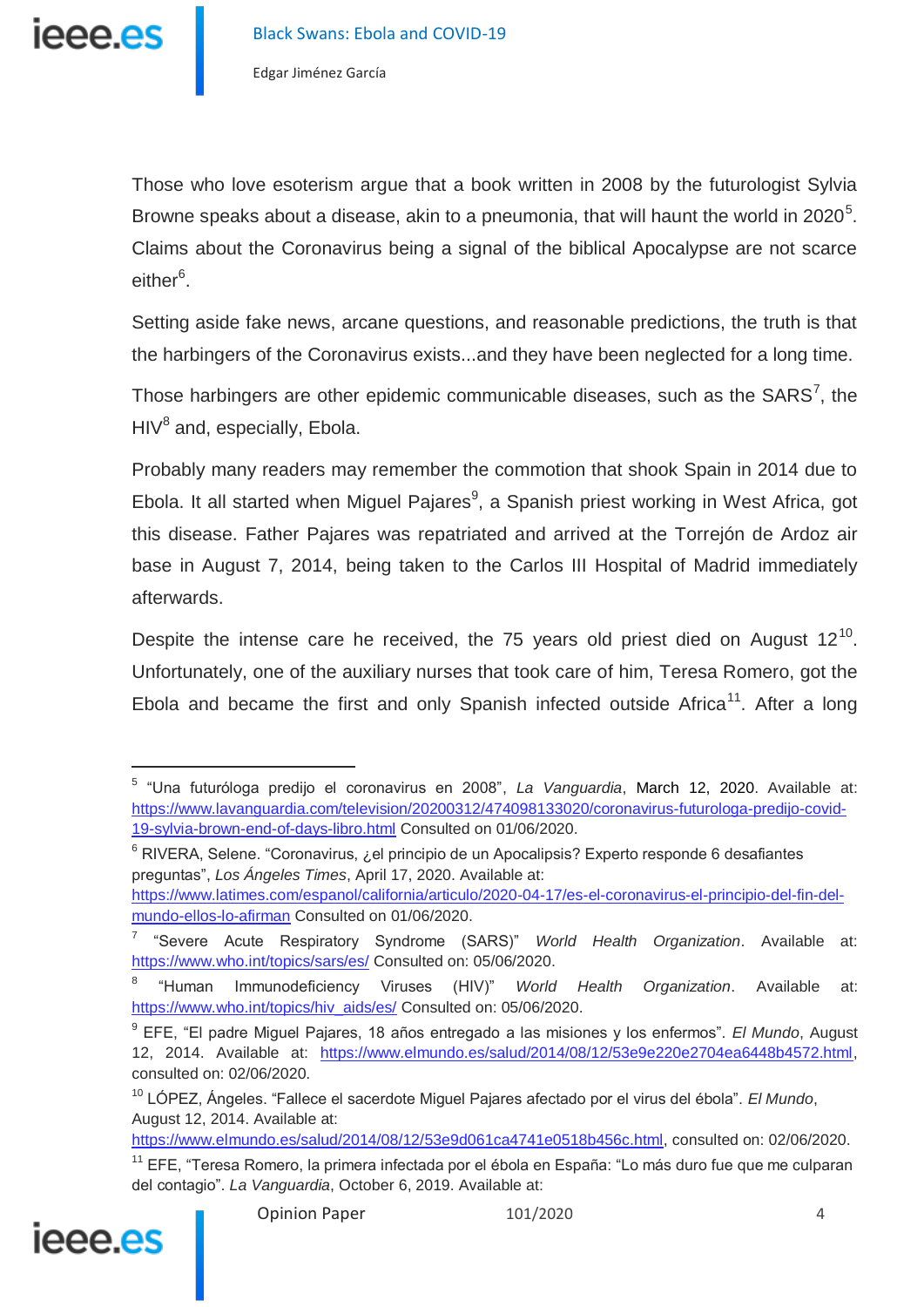

period of isolation and recovery, the auxiliary nurse overcame the illness, and Spain was declared an "Ebola-free country"<sup>12</sup>.

The United States were also affected by the African outbreak of Ebola. Two USA missionaries got infected with Ebola and were repatriated<sup>13</sup>, causing an important state of panic in the USA $^{14}$ .

The origin of both the USA and the Spanish cases is the epidemic outbreak of Ebola that occurred in West Africa from 2013 to 2016, more specifically, in the countries of Liberia, Guinea and Sierra Leone.

This article will analyze the main characteristics of the 2013-2016 Ebola outbreak, highlighting several elements that may be like some aspects of the Covid-19 pandemic that is lacerating the world in 2020.

#### **Common grounds**

Obviously, it is impossible to predict how, when and where a new catastrophe such as the Coronavirus may occur. Diseases appear, mutate, and evolve naturally, thus, no surveillance or early warning system may ever be fully effective<sup>15</sup>. However, this truth cannot discourage us, nor lock us in a limited perspective.

In order to counter any future pandemics, the only reasonable plan of action must involve overhauling the basic healthcare capabilities worldwide and upgrading the international coordination and legal structures<sup>16</sup>.

<sup>16</sup> Ídem, p, 2217.



 $\overline{a}$ 

[https://www.lavanguardia.com/vida/20191006/47841123449/teresa-romero-ebola-espana.html,](https://www.lavanguardia.com/vida/20191006/47841123449/teresa-romero-ebola-espana.html) consulted on: 02/06/2020.

<sup>12</sup> TORRES, Alejandra. "La OMS comunica a Sanidad que España está libre del ébola ". *El País*, December 2, 2014. Available at:

[https://elpais.com/politica/2014/12/02/actualidad/1417522554\\_690731.html,](https://elpais.com/politica/2014/12/02/actualidad/1417522554_690731.html) consulted on 02/06/2020.

<sup>13</sup> SOTERAS, Ana. "Cuando el ébola llegó a España y a Estados Unidos, el mundo despertó", *EFE*, August 2, 2015. Available at: [https://www.efesalud.com/cuando-el-ebola-llego-a-espana-y-a-estados](https://www.efesalud.com/cuando-el-ebola-llego-a-espana-y-a-estados-unidos-el-mundo-desperto/)[unidos-el-mundo-desperto/,](https://www.efesalud.com/cuando-el-ebola-llego-a-espana-y-a-estados-unidos-el-mundo-desperto/) consulted on: 02/06/2020.

<sup>&</sup>lt;sup>14</sup> MOON, Suerie et al. "Will Ebola change the game? Ten essential reforms before the next pandemic. The report of the Harvard-LSHTM Independent Panel on the Global Response to Ebola", *The Lancet*, Vol. 386, November 28, 2015; p. 2206. Available at: [https://www.thelancet.com/pdfs/journals/lancet/PIIS0140-](https://www.thelancet.com/pdfs/journals/lancet/PIIS0140-6736(15)00946-0.pdf) [6736\(15\)00946-0.pdf,](https://www.thelancet.com/pdfs/journals/lancet/PIIS0140-6736(15)00946-0.pdf) consulted on: 04/06/2020.

<sup>15</sup> Ídem, p, 2208-2210.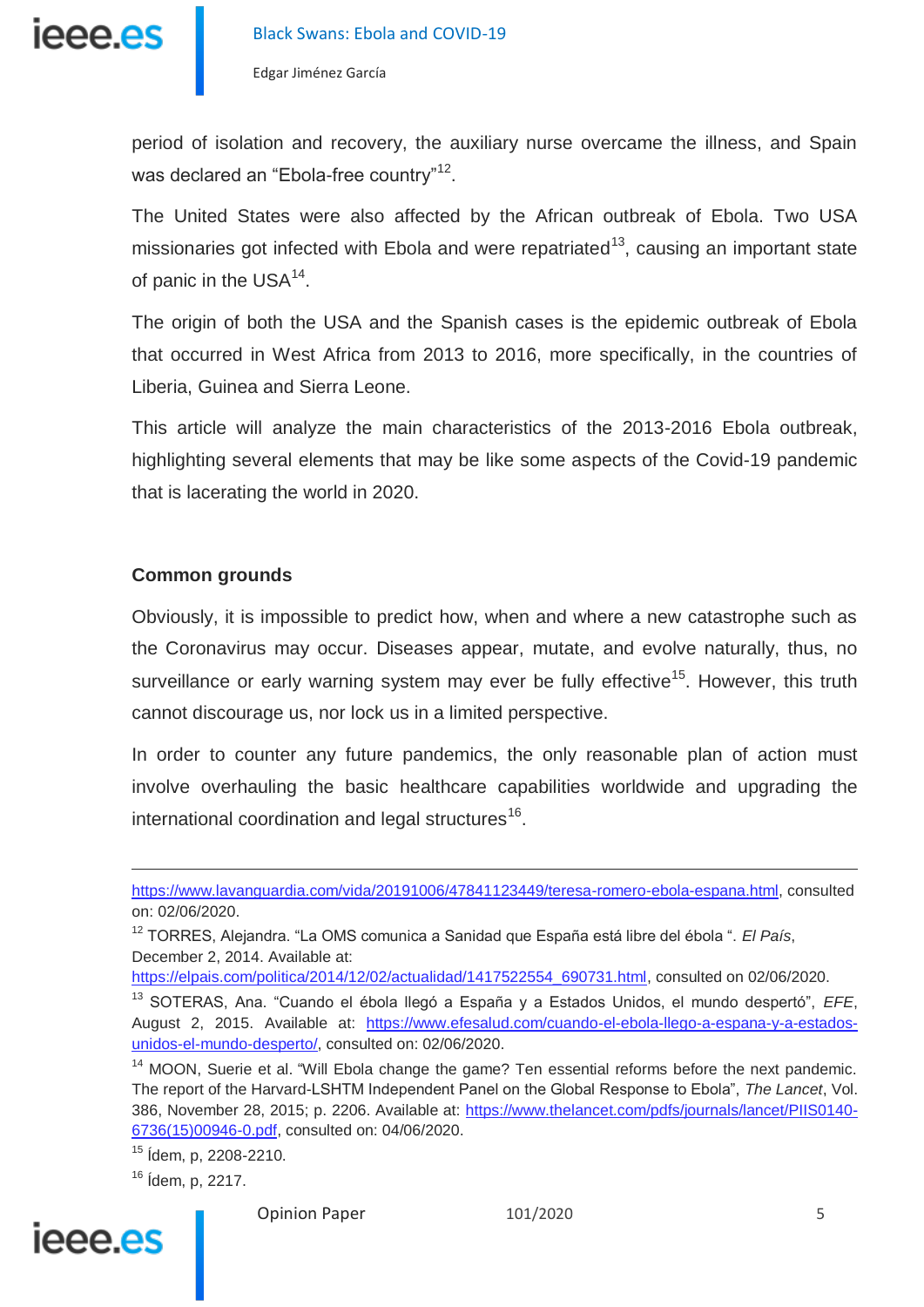ieee.es

Edgar Jiménez García

Such objectives can only be achieved through the study and the analysis of the lessons that previous crises have taught us. No matter when and where would the next pandemic hit us, there is several elements that must be analyzed, and from which we can learn in order to raise our future odds.

#### *Sudden appearance*

The scientific community knew about Ebola's existence since the mid-70s<sup>17</sup>, however, it was always considered to be a minor concern. Before 2013, around 25 Ebola outbreaks were registered, all of them in Central Africa (Congo, Sudan, Uganda, Gabon, etc.)<sup>18</sup>. However, these episodes were short, geographically limited and overall not very significant. Most of them accounted for only 50-60 deaths, or merely a few hundred in the worst cases.

In stark contrast, the great outbreak in West Africa, that probably started in Guinea in late 2013, left a final count of over 11.000 deaths and 27.000 confirmed cases<sup>19</sup>, reaching a much greater scope than the rest of the previous cases combined.

It is interesting to highlight the fact that Ebola was never previously found in that part of the world, thus, scientists did not expect such an outbreak in West Africa<sup>20</sup>. Furthermore, these countries suffered from obvious material, staff, organizational and political deficiencies, and neither of them had a stable and working public health apparatus<sup>21</sup>.

<sup>18</sup> REWAR, Sudash & MIRDHA, Dashrath. "Transmission of Ebola Virus Disease: An Overview". *Annals of Global Health*, 80, Nº6, pp.444–451, p, 444.-446. Available at: [https://annalsofglobalhealth.org/articles/abstract/10.1016/j.aogh.2015.02.005/,](https://annalsofglobalhealth.org/articles/abstract/10.1016/j.aogh.2015.02.005/) consulted on: 04/06/2020;

SEVILLA, Beatriz. "Casos y fallecimientos registrados por el virus del ébola 1976-2018", *Statista*. Available at: [https://es.statista.com/estadisticas/636550/casos-y-fallecimientos-registrados-por-el-virus](https://es.statista.com/estadisticas/636550/casos-y-fallecimientos-registrados-por-el-virus-del-ebola/)[del-ebola/,](https://es.statista.com/estadisticas/636550/casos-y-fallecimientos-registrados-por-el-virus-del-ebola/) consulted on 02/06/2020.

 $21$  *idem, p. 2209.* 



 $\overline{a}$ 

<sup>17</sup> FARMER, Paul. "Diary: Ebola". *London Review of Books*, Vol. 36 Nº. 20, October 23, 2014. Available at: <https://www.lrb.co.uk/the-paper/v36/n20/paul-farmer/diary> Consulted on: 04/06/2020.

<sup>19</sup> SUERIE, Moon et al*. Op. Cit*., p, 2205.

<sup>20</sup> Ídem*,* p. 2006.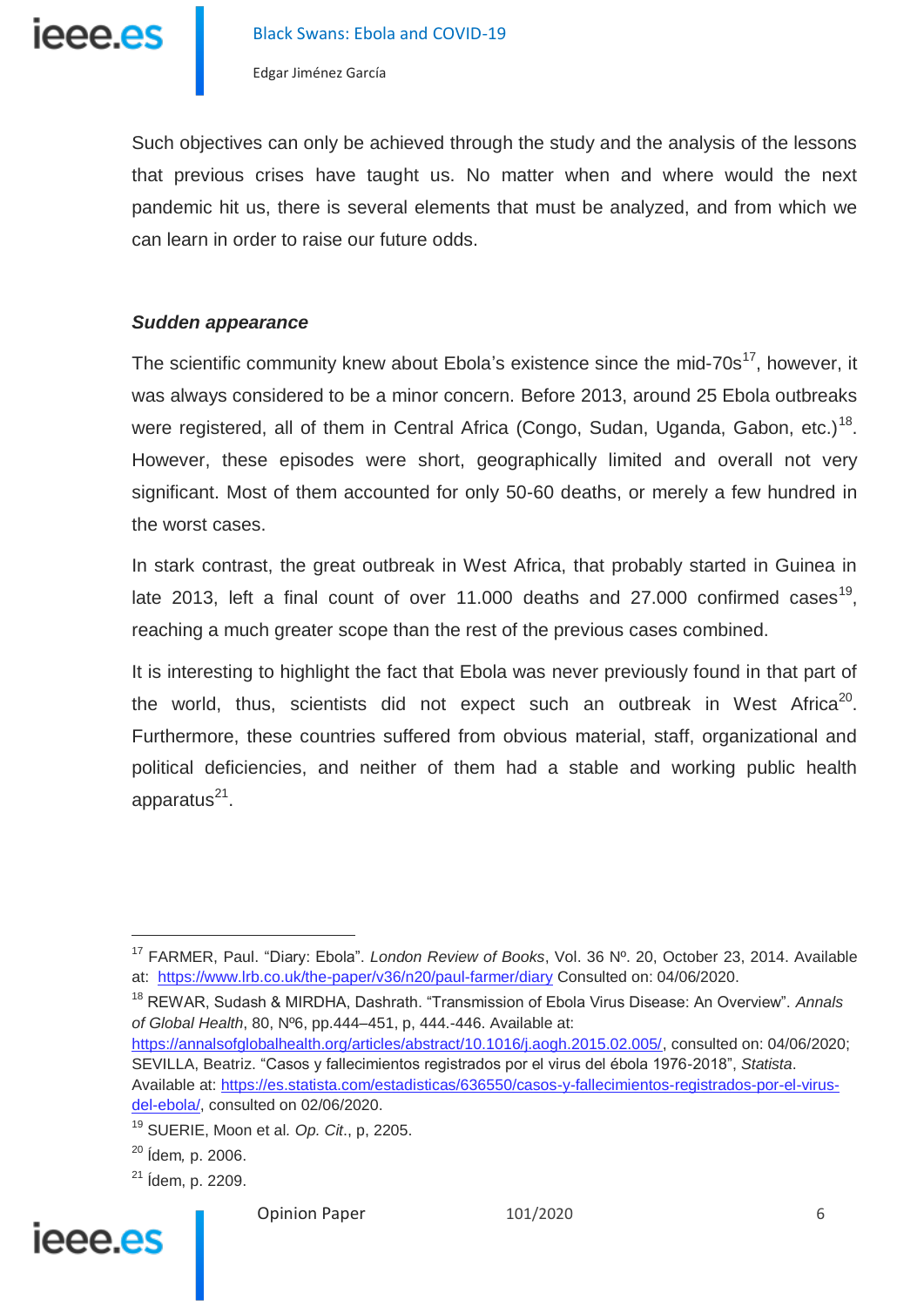ieee.es

Edgar Jiménez García

The advent of Coronavirus, with its origins still shrouded in doubt, has a few similarities when compared to the Ebola outbreak. Be zoonosis, or any other reason, the origin of the Covid-19, the truth is that this disease found the world with its guard low. And that it spread at an astounding rate, which should not be surprising, considering the huge level of interconnectivity of our current, globalized world<sup>22</sup>.

### **"The caregiver's disease"**

Broadly speaking, a "caregiver's disease" can be defined as any pathology that has a high chance of infecting the caregiver, that is, the person who is taking care of the patient $23$ . Therefore, the caregiver becomes a potential source of transmission as well. This individual can be a healthcare professional, such as a medic, but it can also be any friend or family member that is taking care of the sick.

Considering that the caregiver must be in close contact with the patient, the risk they face when dealing with communicable diseases is high. Furthermore, caregiver's diseases are especially nefarious and dangerous due to several reasons $^{24}$ .

- Firstly, these diseases turn the caregiver into a potential source of contagion. In the cases of both Ebola and Coronavirus, a healthy patient that comes to a healthcare center takes high chances of being infected if he/she is treated by a medic that turns out to be sick.
- The second effect is that caregiver's diseases weaken the overall capacity of a certain society to fight against the illness itself. By attacking healthcare workers, who are the first line of defense against diseases and pandemics, the country's overall capabilities for countering these events are heavily diminished.
- Lastly, this kind of afflictions force medics and healthcare workers to seek a difficult balance between their own safety and their patient's needs.

 $\overline{a}$ 

<sup>24</sup> FARMER, Paul. "Diary: Ebola". *Op. Cit.*



<sup>22</sup> Ídem, p. 2205.

<sup>23</sup> "Editorial: Ebola: protection of health-care workers". *The Lancet*, Vol., 384, December 20/27, 2014, p, 2174; FARMER, Paul. "The Caregivers' Disease". *London Review of Books*. Vol. 37, Nº10, May 21, 2015. Available at: <https://www.lrb.co.uk/the-paper/v37/n10/paul-farmer/the-caregivers-disease> Consulted on: 06/06/2020.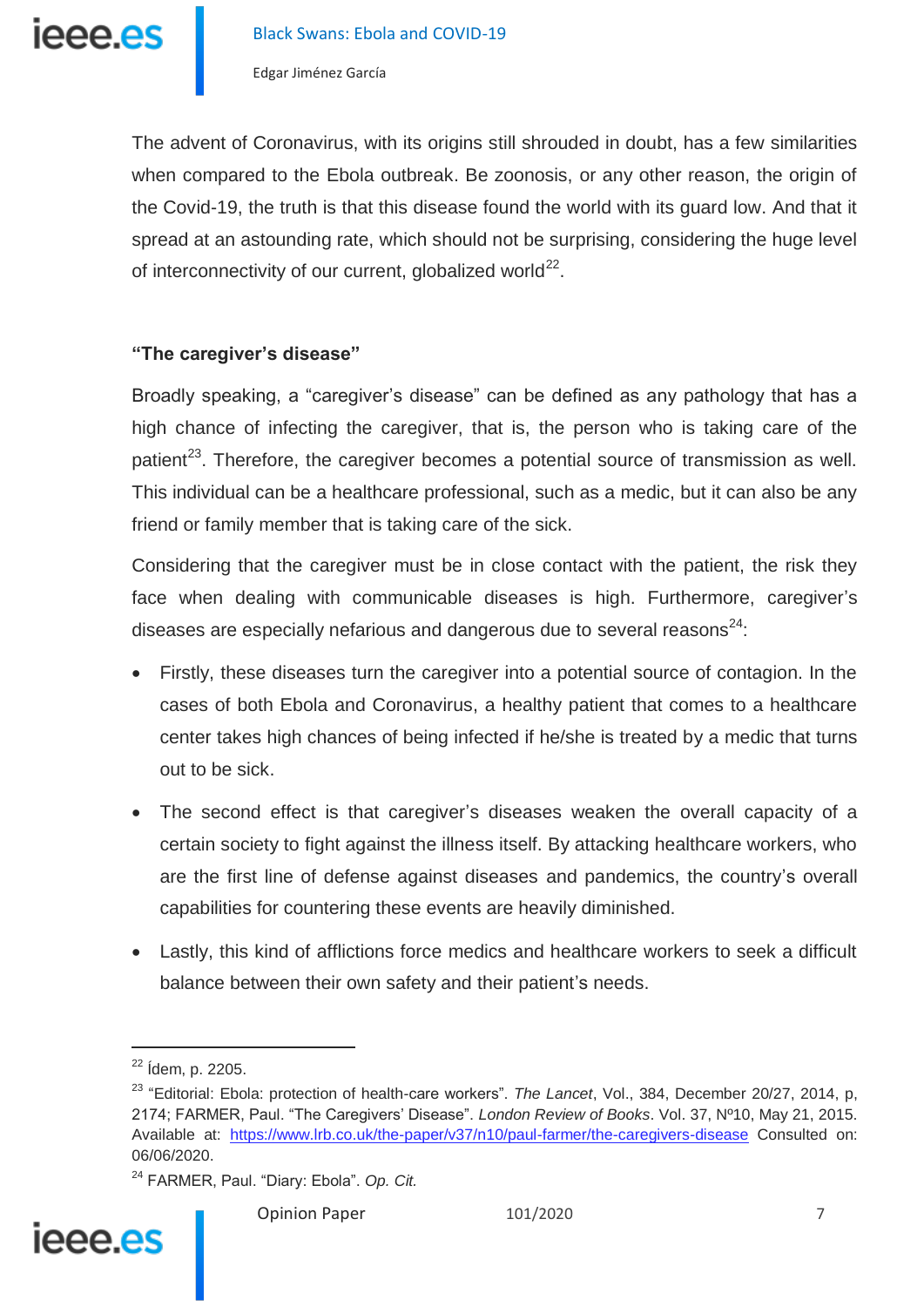

As of May 18, 2020, roughly 51,000 Spanish healthcare workers have been infected<sup>25</sup>, out of a total of  $240,000$  citizens<sup>26</sup>. This makes the citizen/healthcare workers ratio of infection of practically four to one $^{27}$ .

During the Ebola crisis, *the Lancet* accounted for approximately 600 infected healthcare workers, out of a sample of 17,000 confirmed cases<sup>28</sup>, a proportion of around seventyseven to one<sup>29</sup>. That is, almost seven times lower than the Spanish ratio. In relative terms, for the case of Spain and the Coronavirus, around 21.25% of all confirmed cases were healthcare workers; against a 3.5% on the Ebola crisis.

Ebola's spread, however, is much slower. This disease can only be communicated between humans through physical, direct contact with the bodily fluids of an infected individual, such as blood and, to a lesser extent, saliva $30$ . This virus can also spread through contact with infested objects, but the communication risk through surfaces is much lower and, which is more important, Ebola cannot be transmitted through air $^{31}$ .

Even so, Ebola was able to spread fast. However, when compared to Coronavirus, we can see that the latter has a much faster communication speed.

COVID-19 $32$  is mainly communicated from person to person through the minuscule droplets that are projected from the mouth of an infected individual when speaking, coughing, sneezing or breathing. Furthermore, the virus within these droplets may survive on surfaces for decent periods of time.

[coronaviruses](https://www.who.int/es/emergencies/diseases/novel-coronavirus-2019/advice-for-public/q-a-coronaviruses) Consulted on 04/06/2020. This data may potentially change as new information about this disease is obtained.



<sup>&</sup>lt;sup>25</sup> ARROYO, Jesús & LEO, Javier. "Coronavirus: estadística de profesionales sanitarios contagiados en España". *Redacción médica*. Available at:

[https://www.redaccionmedica.com/secciones/interactivos/coronavirus-medicos-contagiados-sanitarios-](https://www.redaccionmedica.com/secciones/interactivos/coronavirus-medicos-contagiados-sanitarios-5123)[5123](https://www.redaccionmedica.com/secciones/interactivos/coronavirus-medicos-contagiados-sanitarios-5123) Consulted on 06/06/2020.

<sup>26</sup> "Johns Hopkins COVID-19 Case Tracker", *Op. Cit.,* consulted on 06/06/2020.

 $27$  The 51,000 infected healthcare workers are also part of the population and, thus, they must be subtracted from the total number of confirmed cases. 240,000-51,000=189,000. Therefore,  $189,000/51,000 = 3.7.$ 

<sup>28</sup> "Editorial: Ebola: protection of health-care workers". *Op. Cit*, p, 2174.

 $^{29}$  Following the previous methodology, 17,000-600=16,400. Therefore, 16,400/600=27.3.

<sup>30</sup> REWAR, Sudash & MIRDHA, Dashrath*. Op. Cit*., p, 444.

<sup>31</sup> "What we know about transmission of the Ebola virus among humans". *World Health Organization*. Available at:<https://www.who.int/mediacentre/news/ebola/06-october-2014/en/> Consulted on 04/06/2020.

<sup>32</sup> "Questions and answers (COVID-19)". *World Health Organization*. Available at:

[https://www.who.int/es/emergencies/diseases/novel-coronavirus-2019/advice-for-public/q-a-](https://www.who.int/es/emergencies/diseases/novel-coronavirus-2019/advice-for-public/q-a-coronaviruses)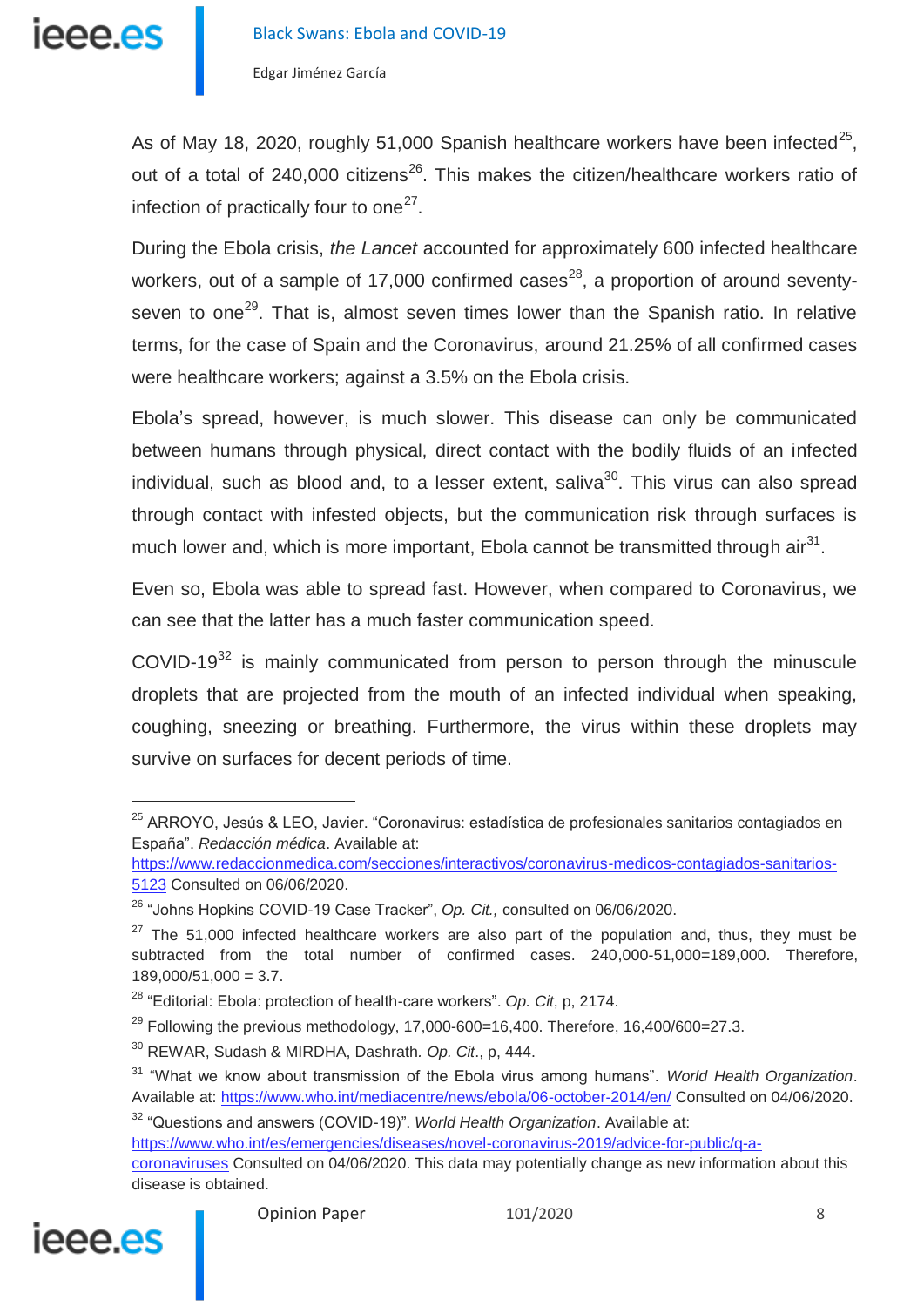

Both diseases are hardly comparable, with the coronavirus having a much higher communication speed. Nevertheless, they both can be rightfully considered as "caregiver's diseases". In order to face such pathologies, it is of paramount importance to have stockpiles of protective equipment for healthcare workers<sup>33</sup>. This statement connects with the following considerations.

#### *Lack of resources*

West African countries affected by Ebola were highly vulnerable: they had recently suffered from years of war (Libera and Sierra Leone) and a dictatorship (Guinea). Because of this, they lacked the healthcare resources<sup>34</sup> they needed to properly tackle such an emergency. Obviously, it is unfair to compare the Spanish healthcare system with the systems of any of these countries, yet, some interesting similitudes appear.

Connecting this question with the previous consideration must be noted that a great number of healthcare workers in both cases were infected because of the lack of protective equipment<sup>35</sup>. Both in West Africa and Spain<sup>36</sup>, despite the notorious differences between the healthcare systems of these countries, the lack of Personal Protective Equipment (PPE).

Similarly, one of the greatest issues during the Ebola crisis was the lack of rapid and trustworthy diagnostics tests that could determine whether a person was infected or not<sup>37</sup>. When dealing with communicable diseases, time is a key factor and, thus, the availability of fast and working diagnostics tests brings a twofold benefit:

<sup>37</sup> BHADELIA, Nahid. "Rapid diagnostics for Ebola in emergency settings". *The Lancet* 386, 833–835. Available at: [https://www.thelancet.com/journals/lancet/article/PIIS0140-6736\(15\)61119-9/fulltext](https://www.thelancet.com/journals/lancet/article/PIIS0140-6736(15)61119-9/fulltext) Consulted on 06/06/2020.



j

<sup>33</sup> "Editorial: Ebola: protection of health-care workers". *Op. Cit.*; FARMER, Paul. "The Caregivers' Disease". *Op. Cit.*

<sup>&</sup>lt;sup>34</sup> In medical jargon, this is referred as a lack of staff, stuff, space and systems. Vid: FARMER, Paul. "Diary: Ebola". *Op. Cit.*

<sup>&</sup>lt;sup>35</sup> FARMER, Paul & MUKHERJEE, Joia. "Ebola's front lines: Countries need tools to treat patients in their homes and communities". *The Boston Globe*, September 2014. Available at: [https://www.bostonglobe.com/opinion/2014/09/23/responding-ebola-countries-need-staff-stuff-space-and](https://www.bostonglobe.com/opinion/2014/09/23/responding-ebola-countries-need-staff-stuff-space-and-systems/ugSFKkOw9S7Ser0p8PGeOK/story.html)[systems/ugSFKkOw9S7Ser0p8PGeOK/story.html](https://www.bostonglobe.com/opinion/2014/09/23/responding-ebola-countries-need-staff-stuff-space-and-systems/ugSFKkOw9S7Ser0p8PGeOK/story.html) Consulted on 06/06/2020.

<sup>36</sup> JONES, Sam. "Spain: doctors struggle to cope as 514 die from coronavirus in a day". *The Guardian*, March 24, 2020. Available at: [https://www.theguardian.com/world/2020/mar/24/spain-doctors-lack](https://www.theguardian.com/world/2020/mar/24/spain-doctors-lack-protection-coronavirus-covid-19)[protection-coronavirus-covid-19](https://www.theguardian.com/world/2020/mar/24/spain-doctors-lack-protection-coronavirus-covid-19) Consulted on 06/06/2020.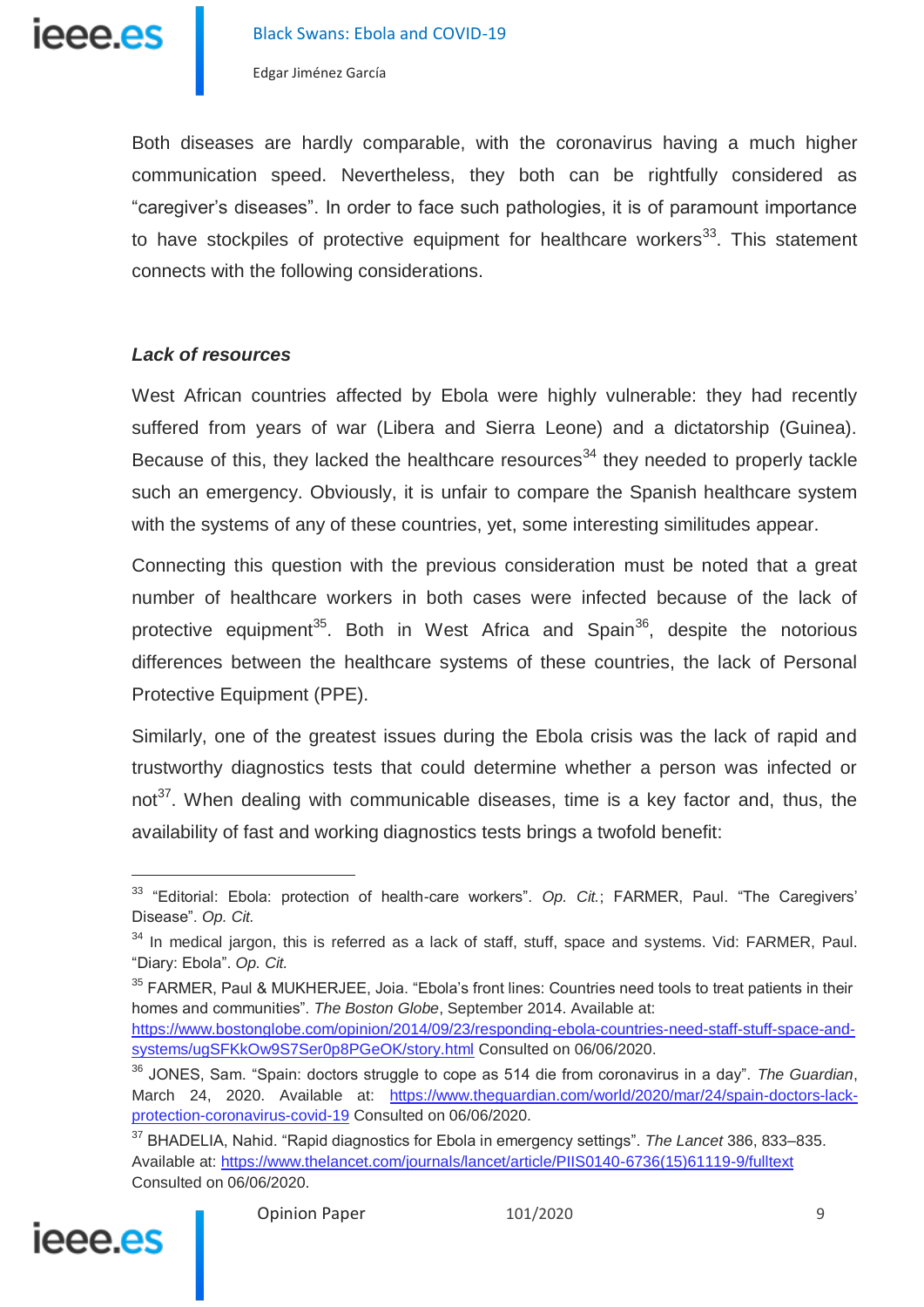- Firstly, a fast diagnostics test means security for the individual. By reducing the amount of time that a possibly sick patient must remain isolated or waiting within the healthcare center, alongside other potentially ill individuals, the risk of this suspected patient to be infected is equally reduced.
- Secondly, quickly identifying an infected individual makes cutting the communication chains much easier and faster. The timely identification of an infected individual makes easier to identify and isolate those who have been in contact with him/her, increasing the community's security as a whole.

However, the huge difference in the number of confirmed cases, immensely superior for the Coronavirus, may justify the lack of resources in the case of Spain. Nonetheless, even taking this consideration into account, these facts still constitute a clear indicator of the existence of an overall systemic weakness.

It is especially interesting to consider the fact that both West African countries affected by Ebola and Spain had suffered from similar problems on that regard, especially when comparing the healthcare expenditures of these countries:

| <b>Year/Country</b> | Spain | Guinea | <b>Sierra Leone</b> | Liberia |
|---------------------|-------|--------|---------------------|---------|
| 2012                | 2,558 | 22     | 59                  | 55      |
| 2013                | 2,628 | 25     | 82                  | 58      |
| 2014                | 2,671 | 35     | 139                 | 64      |
| 2015                | 2,351 | 42     | 119                 | 72      |
| 2016                | 2,390 | 37     | 86                  | 69      |
| 2017                | 2,506 | 33     | 66                  | 56      |

\*USD: Current United States Dollars.

**Table 1. Healthcare expenditure per capita (USD\*).** Source: World Bank Open Data. Available at[: https://data.worldbank.org/](https://data.worldbank.org/) Consulted on: 06/06/2020.

These brief considerations, therefore, highlight the fact that the Covid-19 is here to demonstrate what could have been prefigured by Ebola years ago: that there is a systemic weakness at a global level for facing this kind of catastrophes<sup>38</sup>. This is not an

 $\overline{a}$ 

ieee es

<sup>38</sup> CASTILLO-CHÁVEZ, Carlos. "Beyond Ebola: lessons to mitigate future pandemics". *The Lancet*, Vol. 3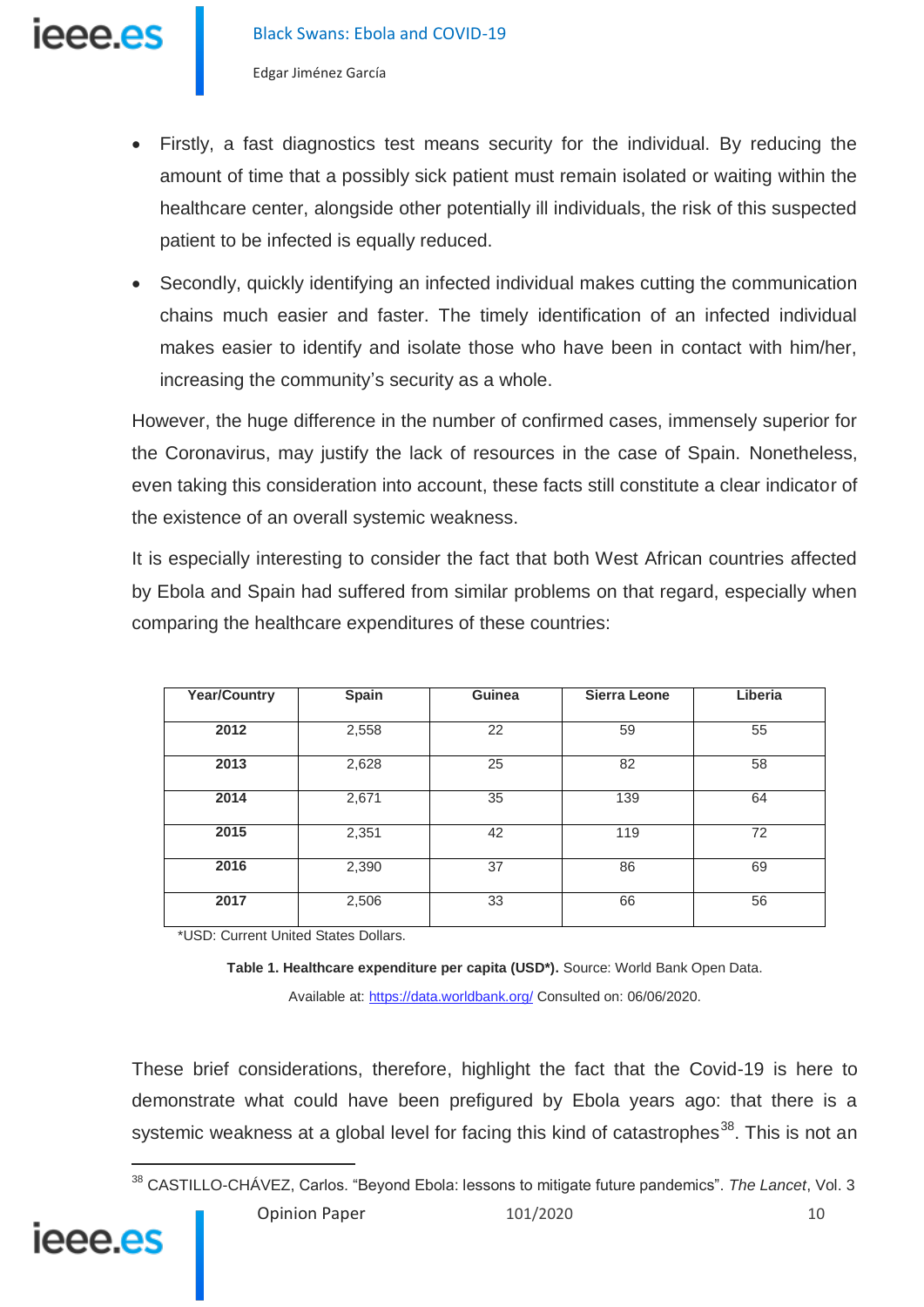ieee.es

Edgar Jiménez García

isolated problem of poor countries with weak healthcare systems, for even developed and economically solid countries are rendered vulnerable.

#### **Need for reinforcements**

Regarding the previous considerations, one must ask: what is needed, then, in order to tackle future pandemics? The global systemic weakness must be reinforced in two closely related dimensions.

### *National healthcare core capacities*

The most evident proposal for tackling future pandemics is simple: to increase the global healthcare expenditure. The more resources that are poured into any healthcare system, the easier it would be for that system to detect and tackle outbreaks of potentially communicable diseases<sup>39</sup>.

The concept of "resources" here must not be constrained to include only material elements and staff (medics, drugs, buildings, etc.), but it must also encompass organizational resources (communication channels, data-sharing, research, etc.) $^{40}$ .

Having greater national capacities is beneficious because of two main reasons:

- Firstly, on a preventive basis, a solid healthcare system raises the availability and the quality of primary medical assistance. When combined with the creation of a working and steady early-warning system<sup>41</sup>, it would allow for the timely and effective identification of potential emergencies before the situation spirals out of control.
- Secondly, on a reactive basis. In case prevention fails, a proper healthcare system must possess enough emergency capabilities for tackling an outbreak once it is out of control<sup>42</sup>. On this level having a solid stockpile of PPEs, drugs and fast

Opinion Paper 101/2020 11 <sup>42</sup> PANJAVI, Raj. "Ebola's Legacy Can Be a Thriving Community Health System". *Open Society* 



<sup>(7),</sup> July 2015, 354-355. Available at:

<https://www.sciencedirect.com/science/article/pii/S2214109X15000686> Consulted on 09/06/2020.

<sup>39</sup> SUERIE, Moon et al. *Op. Cit*., pp. 2205-2206, 2209.

<sup>40</sup> *Ídem,* 2212-2213.

<sup>&</sup>lt;sup>41</sup> FARMER, Paul. "Diary: Ebola". Op. Cit.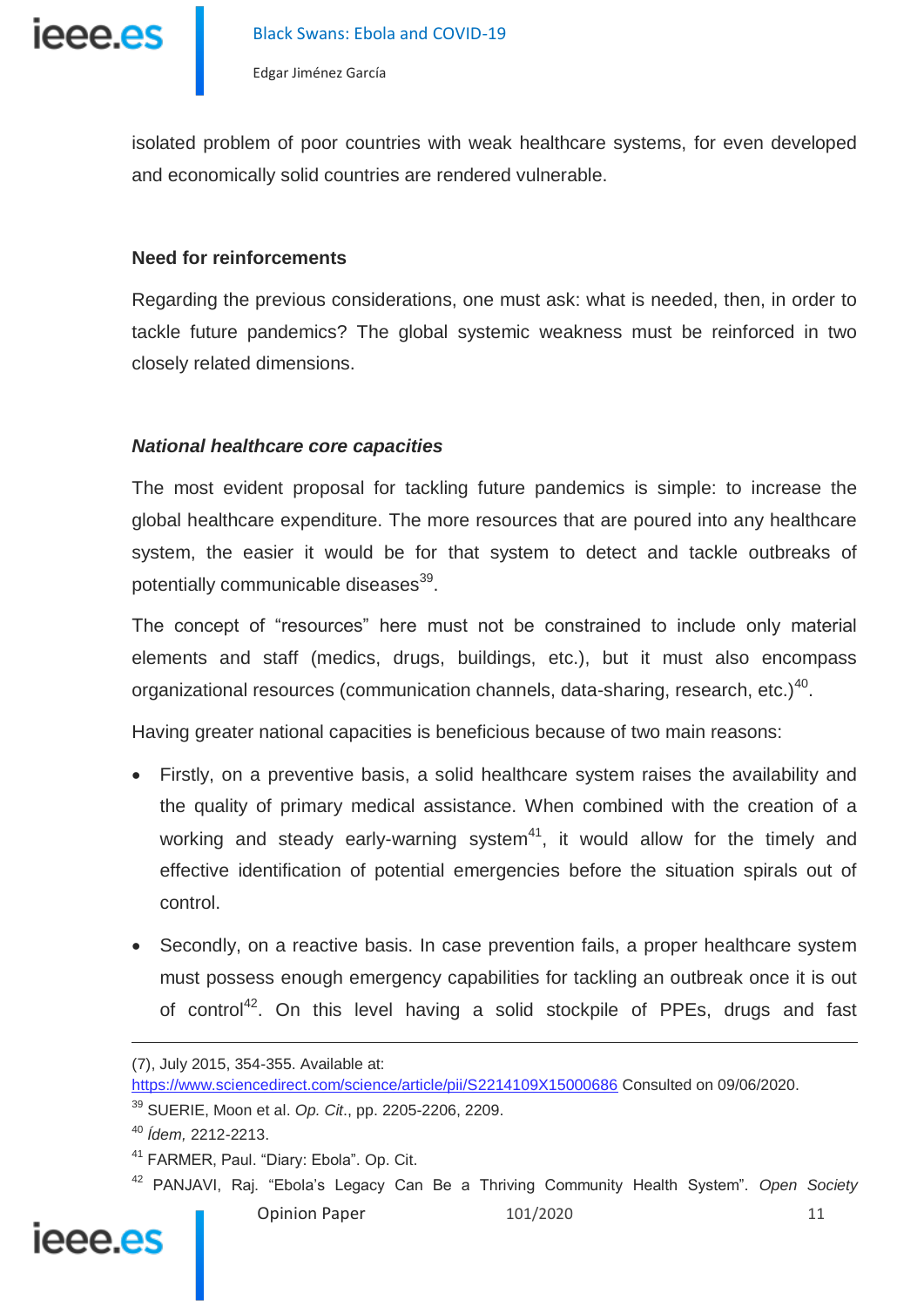

diagnostics tests is critical, as well as the existence of a solid healthcare infrastructure.

While it may sound easy, this premise turns out to be extremely difficult when in practice. World resources are limited, scarce and are usually subjected to ever-shifting political priorities. Therefore, it is not wise to expect each country around the world to have a state-of-the-art and perfectly stockpiled healthcare system $43$ .

However, it is reasonable to state that every country can and should have, at the very least, a minimum set of capabilities that make it able to detect and contain outbreaks of communicable diseases.

The countries that cannot afford such systems by themselves would need international assistance and financing in order to do so, and this point takes us to the next consideration:

#### *International cooperation*

Assuming a strictly realistic standpoint, it seems wise to think that international cooperation in healthcare issues is a very rational choice, especially in the modern, highly interconnected world. An outbreak anywhere around the globe could potentially reach any country in matter of mere hours or days.

Therefore, even from a realistic perspective, it is easy to justify the need for investing in the development of other countries' solid healthcare systems because. This investment, in the long-term, ends up benefitting the security of the investor<sup>44</sup>. Short and mediumterm political benefits may also be obtained, for instance, by offering an image of solidarity and commitment.

However, when facing a communicable disease that has already emerged, the natural reaction of a country may be closing its borders in order to protect itself from the spread. Even though this decision may be legitimately defended and supported by many, there

<sup>43</sup> SUERIE*,* Moon et al*. Op. Cit.,* 2207-2208.

<sup>44</sup> Ídem*,* p. 2207-2208.



 $\overline{a}$ 

*Foundations*. October 2014. Available at: [https://www.opensocietyfoundations.org/voices/ebola-s-legacy](https://www.opensocietyfoundations.org/voices/ebola-s-legacy-can-be-thriving-community-health-system)[can-be-thriving-community-health-system](https://www.opensocietyfoundations.org/voices/ebola-s-legacy-can-be-thriving-community-health-system) Consulted on 06/06/2020.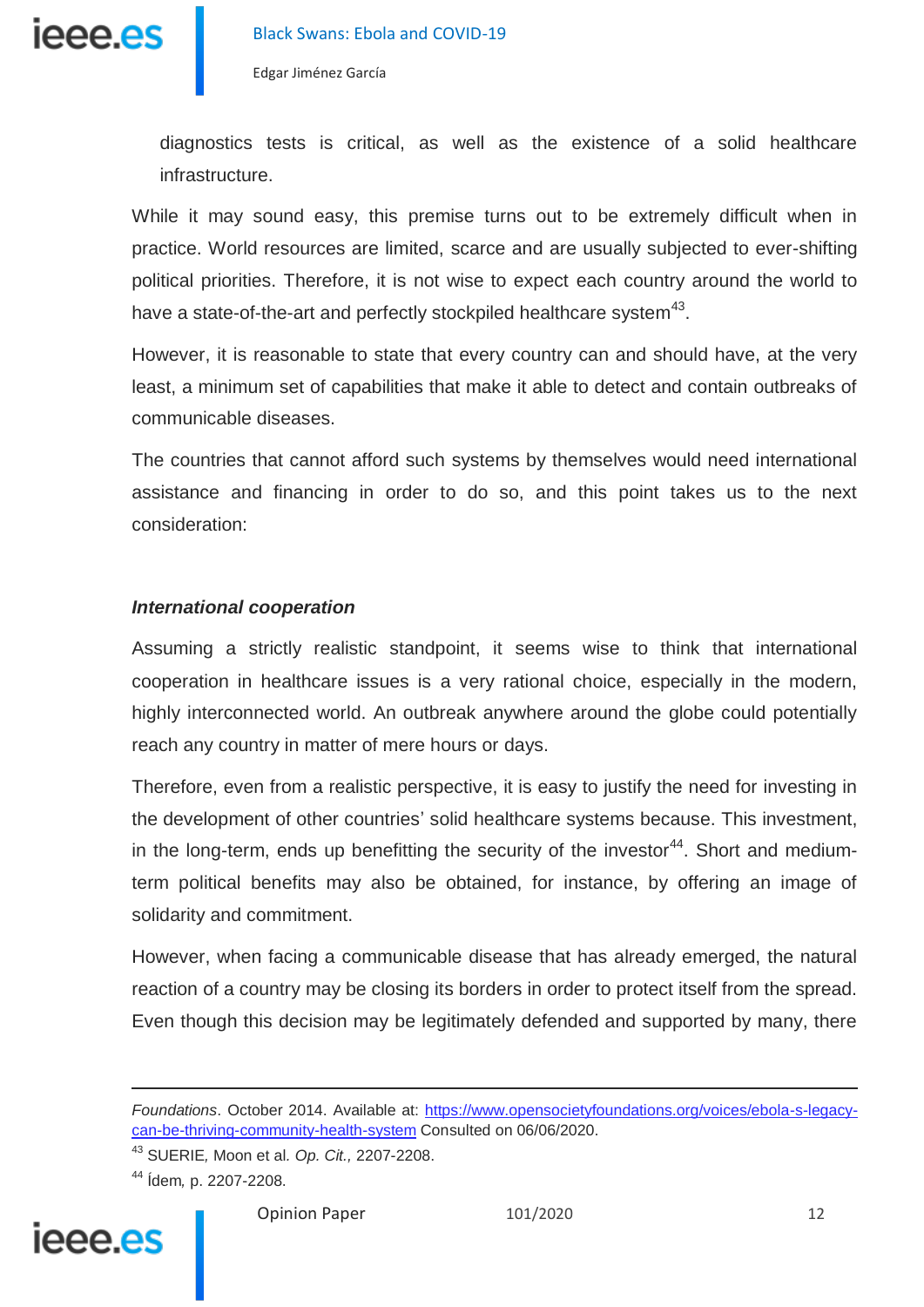

is a general scientific consensus on the fact that it is not effective<sup>45</sup> because of several reasons:

- Firstly, because the current level of globalization and interconnection makes the total isolation of any country virtually impossible.
- Secondly, because imposing restrictive measures on a country that is suffering from an outbreak has hefty negative effects over the country itself, severely compromising its capacity to face such a problem:
	- It can discourage the arrival of volunteers and cooperants. This is especially significative if heavy measures of security or quarantine are imposed upon the volunteers $^{46}$ .
	- These measures can also compromise the flow of resources and support that the country may receive, for instance, through a limitation on flights.
- Finally, and moving to social questions, this attitude may contribute to the stigmatization<sup>47</sup> of the affected country, its citizens or those that have been there recently, as it was the case with the Chinese collective in Spain<sup>48</sup>.

Panic, however, can easily cloud reasoning, and political decisions may be taken against scientific evidence.

Consequently, considering that isolationism and border shutdowns are not effective measures, international cooperation emerges as the best way of solving a problem that concerns and threatens every country, but that no country can tackle on its own<sup>49</sup>.

<https://linkinghub.elsevier.com/retrieve/pii/S1473309914710205> Consulted on 06/06/2020.

<sup>49</sup> GOSTIN, Lawrence et al. "Law's power to safeguard global health: a Lancet-O'Neill Institute,

Georgetown University Commission on Global Health and the Law", *The Lancet*, 385, 2015. P, 1603- 1604. Available at: <https://scholarship.law.georgetown.edu/facpub/1479/> Consulted on 06/06/2020; "Rationality and coordination for Ebola outbreak in west Africa". *Op. Cit.*



<sup>45</sup> Ídem*,* p. 2205-2206. 2209-2010.

<sup>46</sup> "Rationality and coordination for Ebola outbreak in west Africa". *The Lancet*, Infectious Diseases, Vol. 1, December 14, 2014, p. 1163. Available at:

<sup>47</sup> PANJABI, Raj. *Op. Cit.*

<sup>48</sup> For instance: EFE, "Familias de menores chinos denuncian discriminaciones por el coronavirus". El Periódico, February 17, 2020. Available at: [https://www.elperiodico.com/es/sociedad/20200217/familias](https://www.elperiodico.com/es/sociedad/20200217/familias-menores-chinos-denuncian-discriminacion-coronavirus-7852711)[menores-chinos-denuncian-discriminacion-coronavirus-7852711](https://www.elperiodico.com/es/sociedad/20200217/familias-menores-chinos-denuncian-discriminacion-coronavirus-7852711) Consulted on 06/06/2020.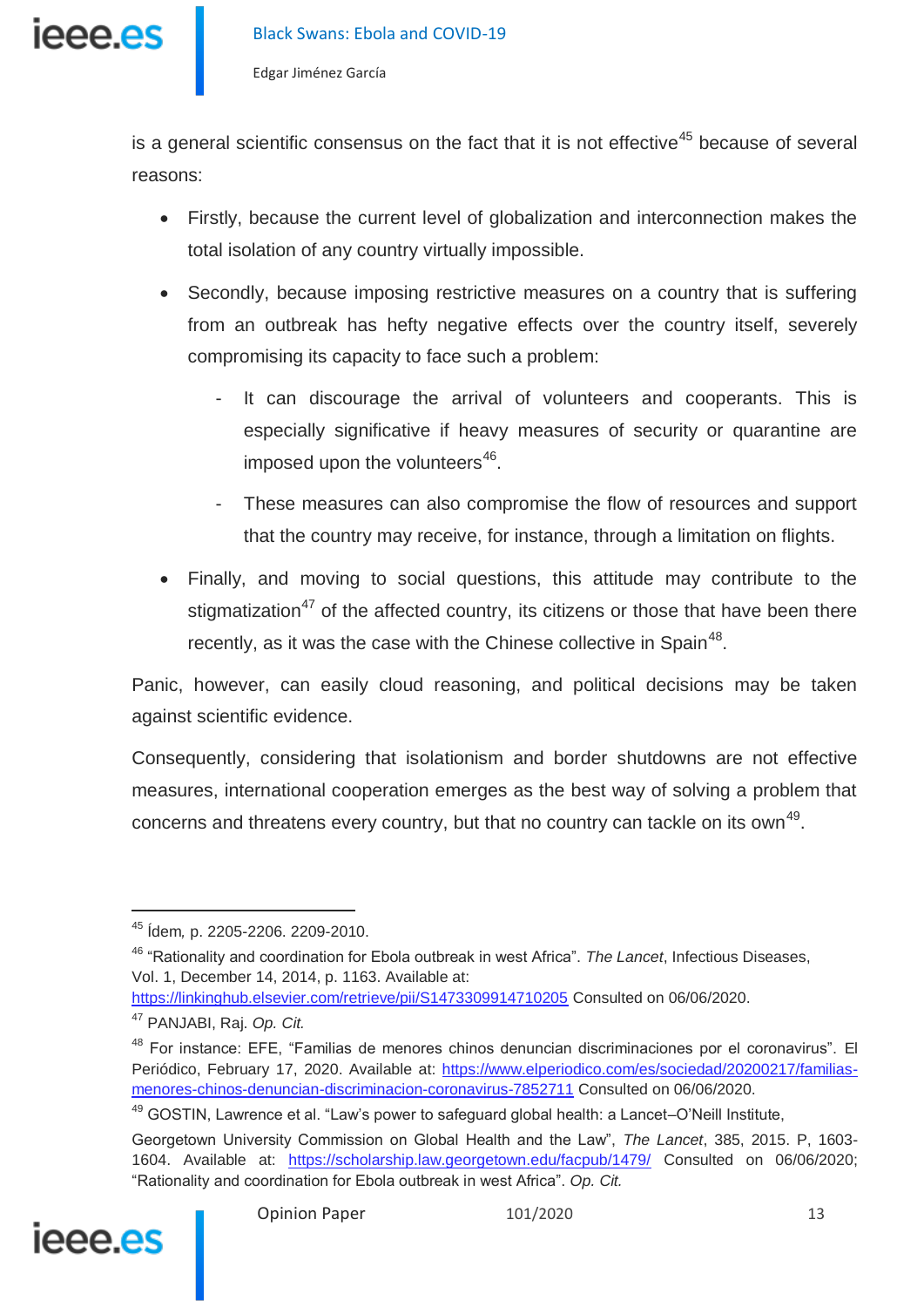Therefore, in order to contain Ebola, Coronavirus, or any other communicable diseases that the future may bring, it is of uttermost importance to align and coordinate international efforts.

### *International laws and institutions*

Following the previous statement, it must be noted that any international efforts that countries undertake should be channeled through specific laws and structures. The World Health Organization (WHO) is, undoubtedly, the first institution to bear in mind when addressing these topics.

Less widely known are the International Health Regulations (IHR). They are a legally binding, international instrument that was adopted in 1969, whose goal is to prevent national health emergencies from transcending and becoming international crises<sup>50</sup>. Back at that age, however, IHR only applied to an enclosed number of diseases, more precisely: smallpox, cholera, yellow fever and plague.

The sustained and fast globalization process that characterized the beginning of the millennium, alongside the advent of new epidemics and diseases, soon rendered these regulations obsolete and inoperative. IHR were, thus, reviewed in  $2005<sup>51</sup>$ , entering into force in 2007.

These new regulations are way more flexible, as they are no longer constricted to an enclosed number of diseases, on the contrary, they refer to "any illness or medical condition, irrespective of its origin or source, that presents or could present significant harm to humans"<sup>52</sup>. IHR also coax the signing countries to actively develop their "core capacities" by building solid healthcare systems that can detect and tackle these emergencies<sup>53</sup>.

<sup>53</sup> "International Health Regulations". *Op. Cit*. Article 13.



<sup>50</sup> "Ebola: what lessons for the International Health Regulations". *The Lancet*. Vol 384, October 11, 2014. Available at: <https://linkinghub.elsevier.com/retrieve/pii/S0140673614616974> Consulted on 09/06/2020. <sup>51</sup> Ídem*.*

<sup>52</sup> "International Health Regulations". *World Health Organization*. Preface. Available at: [https://apps.who.int/iris/bitstream/handle/10665/43983/9789243580418\\_spa.pdf;jsessionid=B810BE662B](https://apps.who.int/iris/bitstream/handle/10665/43983/9789243580418_spa.pdf;jsessionid=B810BE662BFF4D60899D8542D2B24003?sequence=1) [FF4D60899D8542D2B24003?sequence=1](https://apps.who.int/iris/bitstream/handle/10665/43983/9789243580418_spa.pdf;jsessionid=B810BE662BFF4D60899D8542D2B24003?sequence=1) Consulted on 09/06/2020.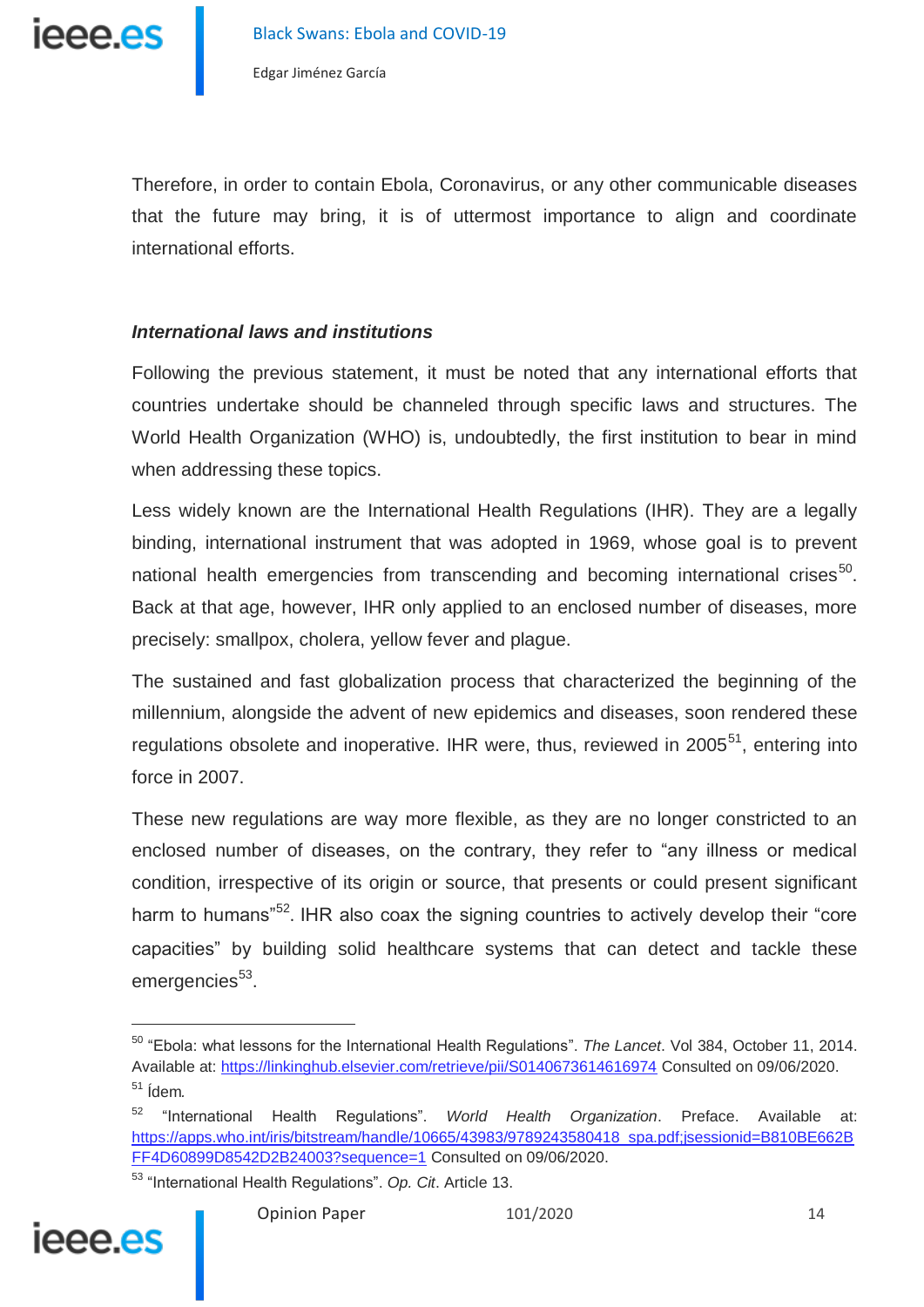

However, IHR have the same problems that many international laws suffer from: the lack of any effective enforcement mechanisms and the absence of any coercive capabilities, plus the added problem of financing for many countries that cannot afford the creation of better healthcare systems by themselves<sup>54</sup>. Furthermore, under IHL, each country is the ultimate responsible for the self-assessment of their capabilities and, thus, they will always try to offer positive data.

The role of WHO emerges as pivotal at this stage. Being a neutral and independent supranational organism, it is the only figure that can coordinate such task<sup>55</sup>. However, in order to do so, the Organization must have enough human, organizational and material resources.

Regarding this question and, considering that the WHO is namely supported by the voluntary contributions of countries and institutions<sup>56</sup>, its role as a neutral intermediator may be compromised if it is suspected that WHO's donors may be, somehow, controlling its agenda.

| Pos.          | <b>Donor</b>                | Type of actor      | <b>Donation</b> |                       |
|---------------|-----------------------------|--------------------|-----------------|-----------------------|
|               |                             |                    | % total 2019    | Total 2018-2019 (USD) |
|               | United States of America    | Country            | 15%             | 656,092K              |
| $\mathcal{P}$ | Bill & Melinda Gates Found. | Foundation         | 12.12%          | 530,965K              |
| 3             | <b>GAVI Alliance</b>        | International Org. | 8.18%           | 370,692K              |
| 4             | United Kingdom              | Country            | 7.81%           | 334,833K              |
| 5             | Germany                     | Country            | 5.33%           | 231,011K              |

#### **Table 2: WHO donors**

Source: "Contributors: overview". World Health Organization. Available at: [http://open.who.int/2018-](http://open.who.int/2018-19/contributors/overview/vcs) [19/contributors/overview/vcs](http://open.who.int/2018-19/contributors/overview/vcs) consulted on: 09/06/2020 & "Contributors". World Health Organization. Available at: <http://open.who.int/2018-19/contributors/contributor> Consulted on: 09/06/2020.

<sup>56</sup> "Budget & Finance Summary". *World Health Organization*. Available at: [http://open.who.int/2018-](http://open.who.int/2018-19/budget-and-financing/summary) [19/budget-and-financing/summary](http://open.who.int/2018-19/budget-and-financing/summary) Consulted on: 09/06/2020.



<sup>54</sup> "Ebola: what lessons for the International Health Regulations". *Op. Cit.*

<sup>55</sup> Ídem*;* SUERIE, Moon et al. Op. Cit., p. 2211-2212.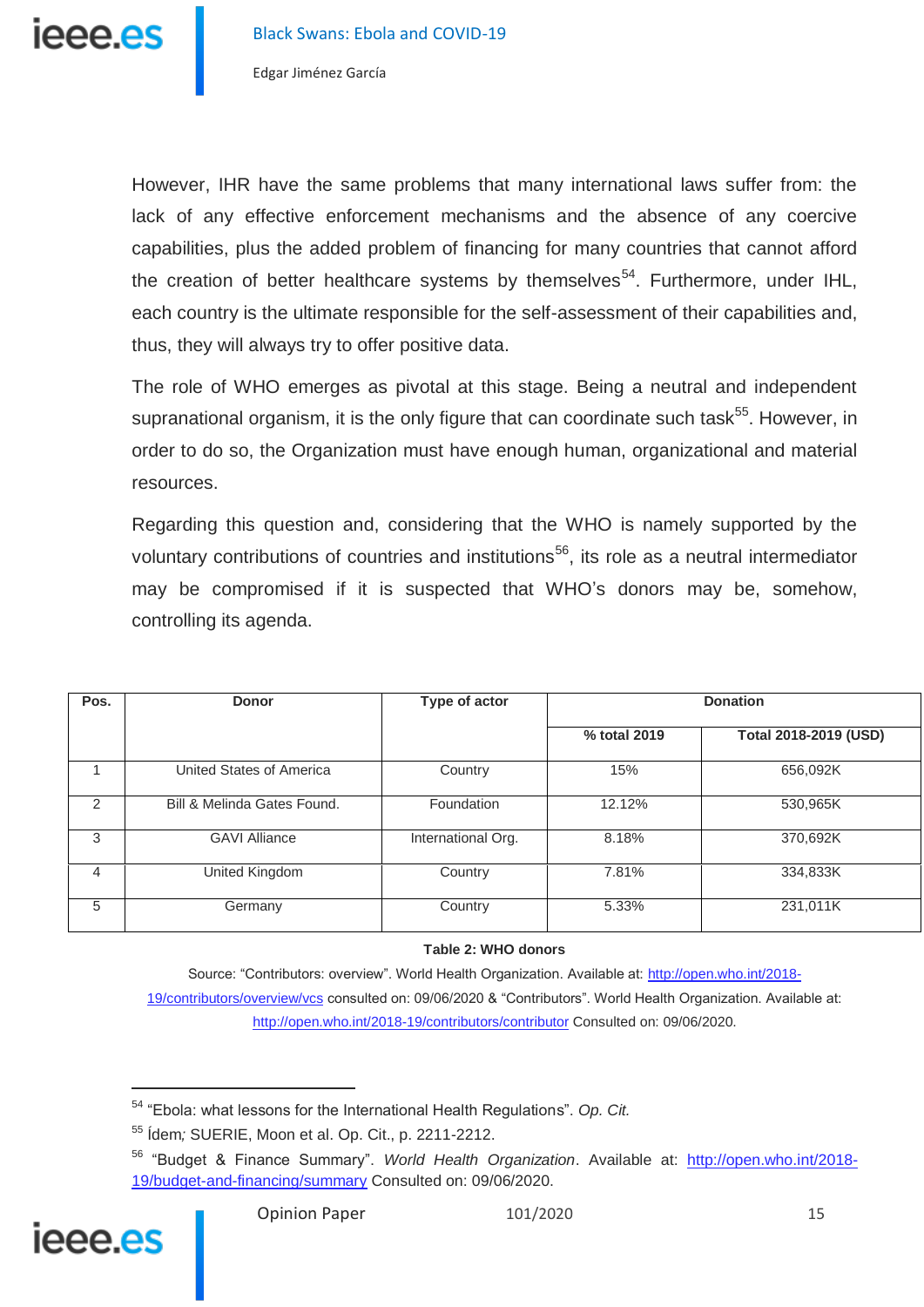

Setting aside this possible lack of trust in the WHO, it must be noted that any country has little incentives and many drawbacks for declaring any potentially pandemic events<sup>57</sup>. The media pressure and the panic that such declaration is likely to cause may have catastrophic economic, political and social consequences

Only a significant overhaul of the international governance and coordination mechanisms, especially the WHO, would allow us to fulfil the precepts and goals that the International Health Regulations seek. Reaching this point, however, would require from a huge political and economic investment, one that not every country or leader is likely to undertake<sup>58</sup>, but that would be pivotal for the sake of Mankind.

The cost of these investments would be undoubtedly high, however, the cost of not being ready would be much greater at the end of the day. Both Ebola and Coronavirus have reminded us this painful lesson: that the risk of a pandemic outbreak anywhere in the world is a threat for each country... And that we are not ready to face it<sup>59</sup>.

## **Conclusions**

The Covid-19 pandemic that is whipping the world today share sound similarities with the 2013-2016 West Africa Ebola epidemic. Even though these illnesses and their circumstances are radically different, it is possible to draw some analogies that would allow us to extract some key lessons on the wide picture, identifying several structural weaknesses.

Firstly, it must be noted that both diseases suddenly appeared and quickly spread. Both are, likewise, "caregiver's diseases" that entail a great threat for the healthcare professionals of any country, especially if they lack the proper protective gear.

Despite the enormous economic differences between the affected countries, the lack of resources, especially of Personal Protective Equipment and rapid diagnostics tests were a problem from both Spain and West African countries alike.

j

<sup>57</sup> SUERIE, Moon et al. *Op. Cit*., p. 2215-2217.

<sup>58</sup> *Ídem,* p. 2219.

<sup>59</sup> CASTILLO-CHÁVEZ, Carlos. *Op. Cit.*